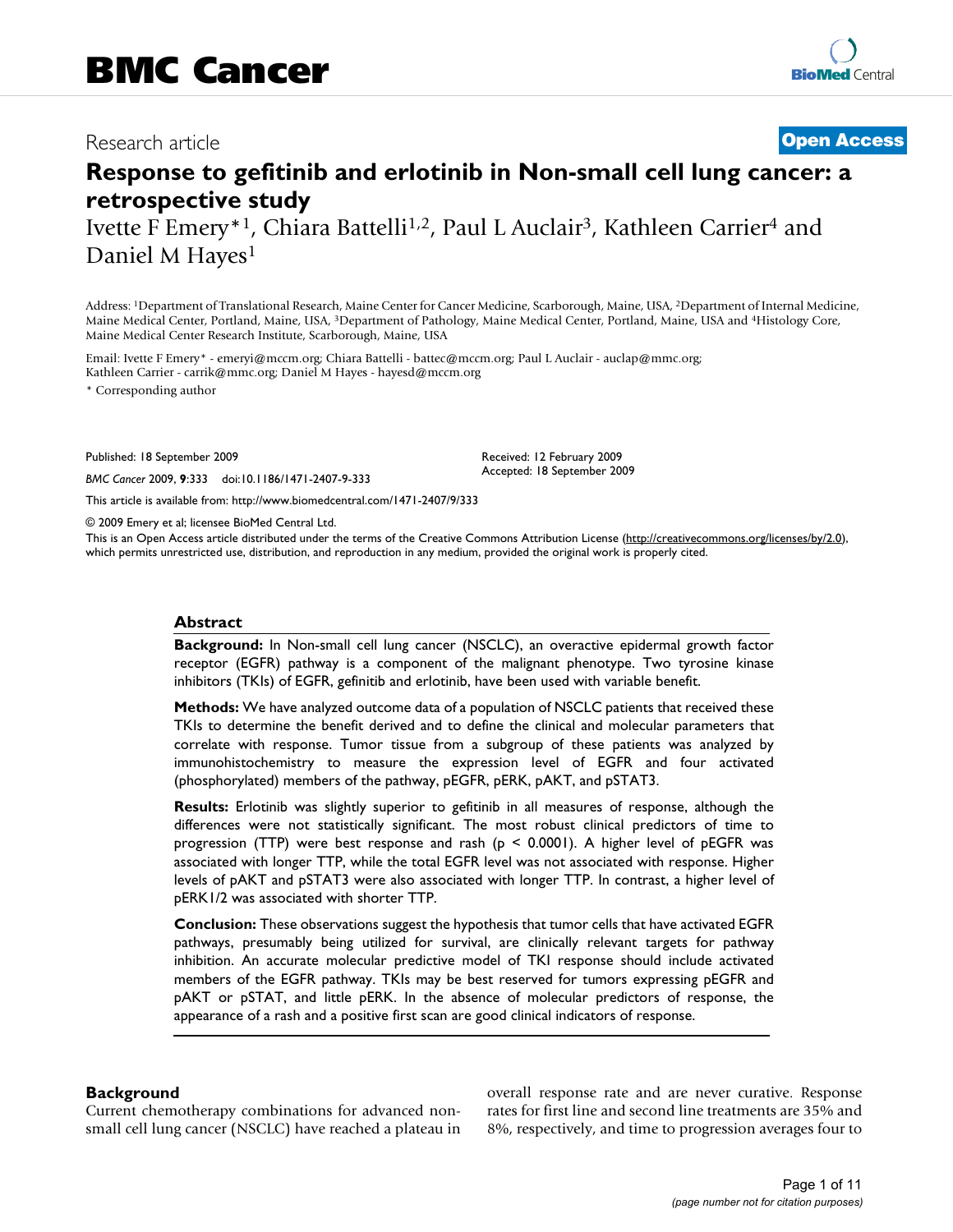six months [1-3]. New therapeutic agents and strategies to maximize the efficacy of current treatments are clearly needed.

In addition to classic cytotoxic agents, approved systemic therapies to treat NSCLC include inhibitors of the epidermal growth factor receptor (EGFR) pathway. The EGFR pathway is a principal transducer of growth and survival signals in lung cancer cells and therefore a logical target for therapy. Gefitinib and erlotinib are reversible inhibitors of the kinase domain of EGFR that compete with ATP for binding to the catalytic pocket. These small molecules inhibit EGFR autophosphorylation and, thus, they inhibit receptor dimerization, and the downstream signaling that would have otherwise stimulated proliferation (through the activation of Erk) and anti-apoptotic mechanisms (through activation of Akt and Stat).

TKIs were developed after accumulating evidence indicated that a large proportion of NSCLC over-expresses the EGF receptor and is likely to be dependent on this pathway for the malignant phenotype [4]. However, TKIs in NSCLC therapy have not produced the gains in survival and time to progression that were anticipated when used alone or in combination with traditional cytotoxic agents [2,3,5]. Given this limitation, one way to increase the effectiveness of these agents is to rationally select patients based on tumor markers that predict response.

The identification of molecular predictors of response to anti-EGFR agents has been difficult. Unlike trastuzumab, whose clinical activity can be predicted by the evidence of over-expression of its target, the ErbB2 receptor, either by fluorescence in situ hybridization (FISH) or immunohistochemistry (IHC) [6], single markers have not produced accurate predictive models of response for anti-EGFR agents such as gefitinib and erlotinib. Early results on the relationship between EGFR protein overexpression or *egfr* gene amplification and response were contradictory and recent large studies indicate that there is no correlation between high EGFR expression by IHC or amplification by FISH and better response to TKIs [5,7-9]. Specific mutations in the *egfr* gene have correlated with the dramatic responses that are sometimes seen in a small percentage of patients treated with these agents. However, these results are confounded by the prognostic value of the mutations, since it has been noted that these patients have a better prognosis, regardless of treatment used, than patients whose tumors do not bear *egfr* mutations [10]. Moreover, the mutations do not identify the large number of patients that achieve more modest responses.

We evaluated data from our lung cancer patients to compare the benefits derived from erlotinib and gefitinib and to identify the clinical parameters that correlated with

response. We subsequently analyzed tumor tissue from a subgroup of these patients for a pilot study to evaluate the utility of a combination of markers, downstream from the inactivated EGFR receptor, to predict response to TKIs and correlate outcomes. We based our design on the hypothesis that an accurate predictive model may need several markers, and that markers closer to the malignant phenotype (activated, phosphorylated proteins) may be better predictors than DNA/RNA markers or inactive (unphosphorylated) protein markers. In order to determine which tumor will be susceptible to anti-EGFR therapy, one may need to assess the level of phosphorylated EGFR as well as the level of phosphorylated downstream mediators, Akt, Erk1/2 and Stat3, the cytosolic end points to the three branches of the EGFR signaling pathway. Moreover, clinical data have identified these markers as relevant to the natural history of lung cancer [11-15].

# **Methods**

### *Patient Data*

At the Maine Center for Cancer Medicine, clinical data were compiled for 160 NSCLC patients that had received either gefitinib or erlotinib between 1996 and 2002 and organized into a database constructed in FileMaker Pro 8. Recorded variables included age, sex, smoking history, ECOG performance status score, date of diagnosis, stage at diagnosis, treatments, and toxicities. Outcome data included best response, time to progression, survival since start of TKI treatment, and overall survival. Best response to the new therapeutic agent was documented in the first computed tomography (CT) scans done 3-4 months after the start of TKI therapy. Time to progression was defined as the time interval from the initiation of TKI therapy to the time of disease progression as evidenced by CT scan or by a decline in performance status. Survival since TKI treatment was defined as the time interval from initiation of TKI therapy to death.

Paraffin-embedded tumor samples were obtained from a subgroup of patients ( $n = 32$ ) that had received gefitinib or erlotinib and had adequate histological material. Twenty three of these were primary lung tumor resection samples, six were lymph node samples, and three were samples from other biopsy sites. All samples had been fixed in 10% buffered formalin. Clinical data were kept unavailable during the laboratory analysis until all data were evaluated. This study was approved by the Maine Medical Center Institutional Review Board.

#### *Immunohistochemistry*

Formalin-fixed, paraffin-embedded tumor samples were cut in  $4 \mu$ m-thick sections. Consecutive sections were then treated with primary antibodies purchased from Cell Signaling Technologies (Beverly, MA, USA) to visualize phospho-EGFR (Tyr1173) (53A5 rabbit mAb), phospho-Akt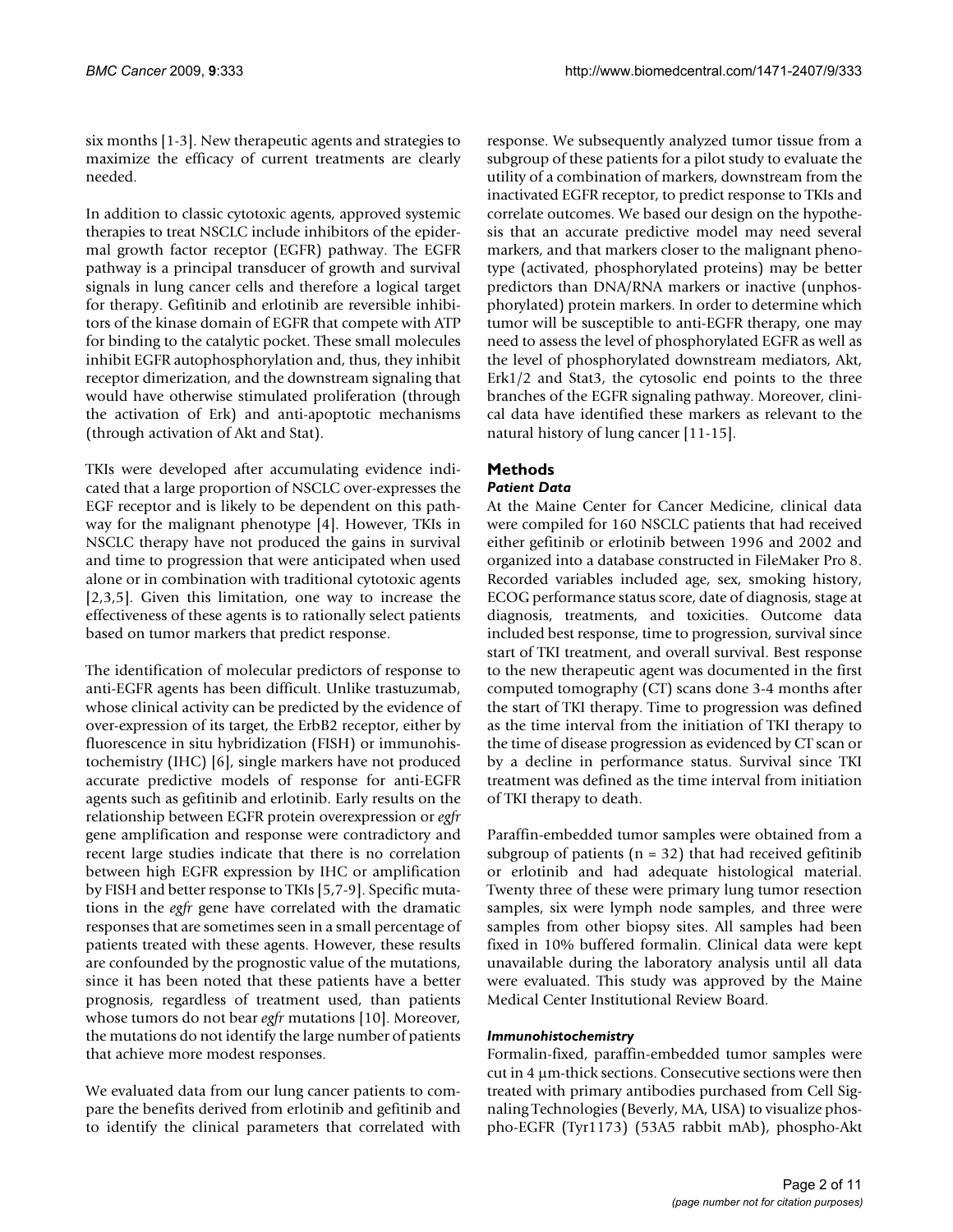(Ser473) (736E11 rabbit mAb), phospho-Stat3 (Tyr705) (D3A7 rabbit mAb) and phospho-Erk1/2 (Thr202/ Tyr204) (20G11 rabbit mAb), according to the manufacturer's instructions. Primary antibodies were visualized with biotinylated secondary antibodies, streptavidin/HRP enzyme complex and DAB chromogen. The slides were counterstained with hematoxylin. Total EGFR levels were obtained from sections sent to NorDx Laboratories and stained on a Ventana BenchMark XT automated stainer using anti-EGFR mouse monoclonal antibody 3C6 and Basic DAB Detection kit (Ventana Medical Systems, Tucson, AZ, USA). Protocols were pre-tested using positive and negative control cell pellets for each anti-phospho protein antibody, available through Cell Signaling Technologies. Sections were scanned at low magnification and portions containing tumor tissue were delineated by the study pathologist (PA). Specimens were evaluated by light microscopy by two independent observers and scored based on a semiquantitative approach of percentage of positive tumor cells (0-100%), multiplied by staining intensity (0 = negative, 1 = weak, 2 = moderate, 3 = strong). In cases in which there were tumor cell populations within one sample with clear distinction in staining intensities, each region's intensity was multiplied by the appropriate percentage and added to produce the sample score. The final percentage of cells staining and score for each slide was calculated as the average between the percentage and scores of the two observers. For example, a sample that was scored by one observer as having 100% of cells staining, with 50% of them staining at intensity 1 and 50% at intensity 2, and was scored by the second observer as having 80% of cells staining, with 70% of them staining at intensity 1 and 10% at intensity 2, would receive a score of 150  $[(50 \times 1) + (50 \times 2)]$  from observer one, and a score of 90  $[(70 \times 1) + (10 \times 2)]$  from observer two. Accordingly, in this sample, the final percentage of cells staining would be 90% (mean between 100% and 80%), and the final score would be 120 (mean between 150 and 90). In this manner, a total score range of 0-300 was generated for each sample, where 0 was classified as no expression, 1-10 was classified as low expression, 11- 100 was classified as moderate and 101-200 was classified as moderate-high expression level, and scores over 200 were classified as high expression level. The distribution of staining (membranous, cytoplasmic, or nuclear) was recorded. Positive expression of pERK1/2 in stromal fibroblasts and endothelial cells of tumor tissue was used as an internal standard of tissue quality and antigen preservation.

#### *Statistical Analysis*

Univariate analysis between time to progression and survival according to best response, and appearance of rash were conducted using the Kaplan-Meier method. For the patients with tissue sample  $(n = 32)$ , the associations

between time to progression and survival according to level of expression of four phospho-proteins, and total EGFR were investigated using Rapid Insight Analytics statistics program software, and box plots analyses with Excel and XLSTAT program software.

#### **Results**

#### *Response to tyrosine kinase inhibitors*

Between 1996 and 2002, 160 patients with NSCLC received a tyrosine kinase inhibitor during treatment at

**Table 1: Patient characteristics**

|                              |                               | <b>Gefitinib</b> |                | <b>Erlotinib</b> |  |
|------------------------------|-------------------------------|------------------|----------------|------------------|--|
|                              | <b>No</b>                     | %                | No             | %                |  |
| <b>TOTAL</b>                 | 115                           |                  | 45             |                  |  |
| Gender                       |                               |                  |                |                  |  |
| Female                       | 55                            | 48               |                | 67               |  |
| Male                         | 60<br>52                      |                  | 15             | 33               |  |
| Age                          |                               |                  |                |                  |  |
| Avg. age                     | 66.53                         |                  | 66.76          |                  |  |
| Range                        | 45-86                         |                  | 35-82          |                  |  |
| <b>Smoking history</b>       |                               |                  |                |                  |  |
| <b>Smokers</b>               | 109<br>95                     |                  | 39             | 87               |  |
| Non-smokers                  | 5                             | Ĺ                | 4              | 9                |  |
| Unknown                      | I                             | ı                | $\overline{2}$ | 4                |  |
| Avg. pack-years              | 43.6                          |                  | 42.2           |                  |  |
| <b>Histology</b>             |                               |                  |                |                  |  |
| Adenocarcinoma               | 54                            | 47               |                | 33               |  |
| Squamous                     | 27                            | 23               |                | 20               |  |
| Bronchioalveolar             | 8                             | 6                |                | 4                |  |
| Large cell                   | 6<br>5                        |                  | 0              | 0                |  |
| Mixed                        | $\overline{2}$<br>$\mathbf 2$ |                  | 0              | 0                |  |
| NSC not further specified    | 17                            | 15               | 20             | 44               |  |
| Avg. ECOG                    | 1.37                          |                  | 1.37           |                  |  |
| Avg. previous lines of chemo | 1.26                          |                  | 1.13           |                  |  |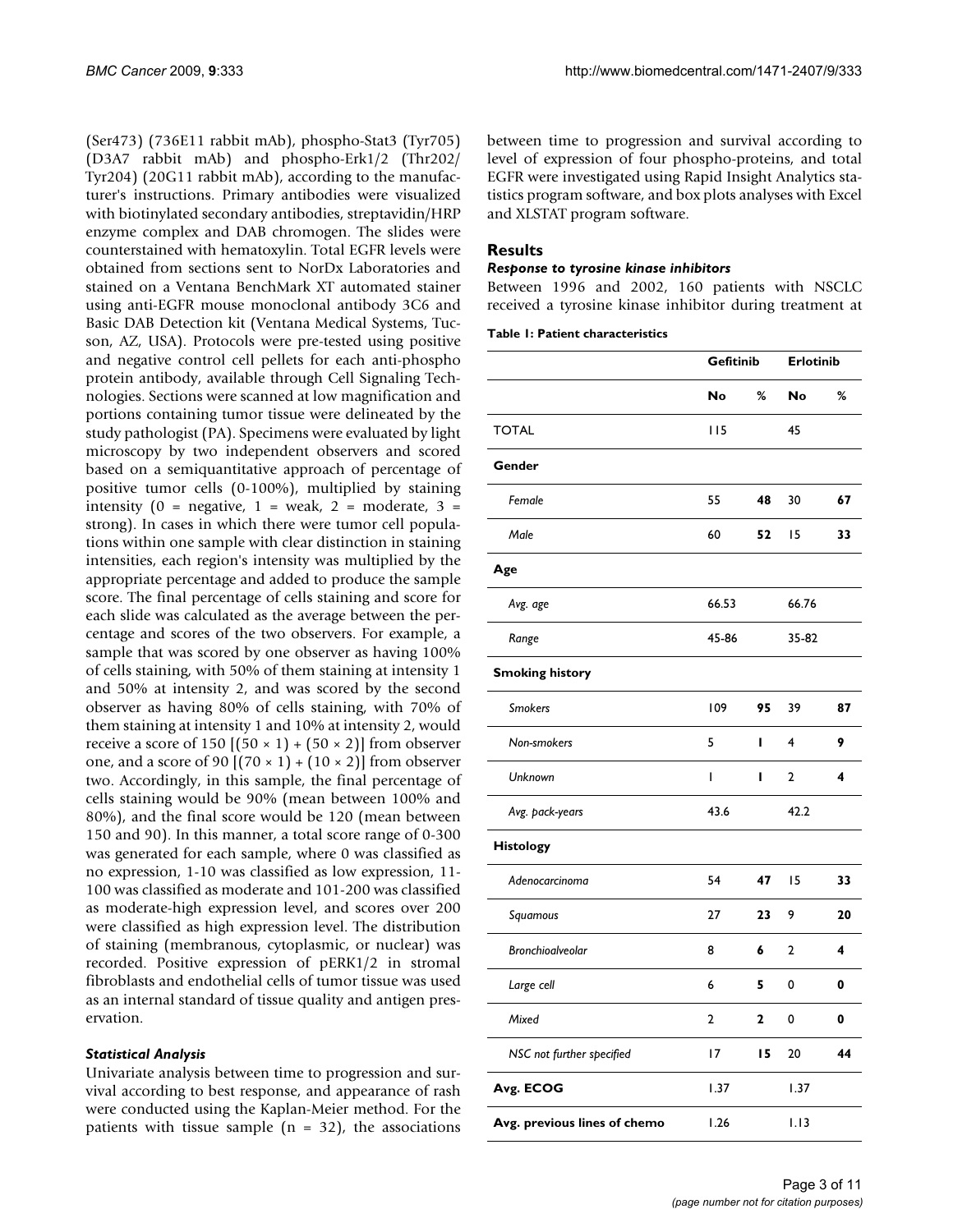the Maine Center for Cancer Medicine. One hundred and fifteen (115) patients received gefinitib and forty five (45) received erlotinib. We analyzed the baseline characteristics of these two populations and found them to be nearly equivalent in regards to age, smoking history, ECOG performance, stage, and number of previous line of chemotherapy. The population of erlotinib users had a higher proportion of females as compared to the population of gefitinib users (Table 1).

As assessed by CT scans within 3-4 months after the initiation of therapy or by clinical examination when declining performance status prevented scanning, most patients in the gefitinib group had progressive disease (65%), but a quarter had stable disease (26%) and a small minority had a response (3% CR and 3% PR). In contrast almost half the patients in the erlotinib group experienced stable disease (47%) and 10% had a response (5% CR and 5% PR), while 41% showed progressive disease. The longest time to progression was 35 months for erlotinib and 72 months for gefitinib. The patient that experienced no progression for over 6 years was a Caucasian female with a 100 pk/year smoking history.

The most common side-effects for both groups were rash, followed by diarrhea, nausea/vomiting and fatigue (Table 2). In the gefitinib group, four patients had significant anorexia and three had clinically evident interstitial lung disease, with swelling/scarring of alveoli and interstitium. Twenty percent of patients in the gefitinib and 17% in the erlotinib group discontinued therapy due to the sideeffects. Median time to progression and survival since TKI treatment were, respectively, 2.8 and 7.6 months in the erlotinib group, and 2.4 and 5.0 months in the gefitinib group, but these differences were not statistically significant (Figures 1a-b).

#### *Clinical predictors of response*

Rash was the most common side effect for both groups of patients, and in agreement with previous studies, we found that the development of rash correlated with clini-

**Table 2: Side effects**

cal benefit [16]. The median TTP among patients that experienced a rash was 3.8 months as compared to 1.9 months among the patients that did not experienced a rash. Median survival after the start of therapy was 8.9 months among those with a rash and 3.8 months among those without a rash. Kaplan-Meier analyses indicated that these differences were statistically significant (P value of < 0.0001, Figure 2a-b). Moreover, these differences persisted when the erlotinib and gefitinib data sets were analyzed separately (data not shown).

We also investigated outcome in patients that showed progressive disease as compared to those that achieved disease control (defined as CR+PR+SD). Among patients that experienced disease control, the median TTP and the median survival since TKI were 5.1 and 12.2 months, respectively. On the other hand, among the patients that experienced progressive disease, the median TTP and survival since TKI were only 1.7 and 2.9 months, respectively. Kaplan-Meier analyses confirmed that these differences were statistically significant (P value of < 0.0001 Figures 3a-b).

#### *Immunohistochemistry*

For the 32 patients that had sufficient tissue available, we used immunohistochemistry (IHC) to measure the levels of phosphorylated EGFR (pEGFR), phosphorylated Akt (pAkt), phosphorylated Stat3 (pStat3) and phosphorylated Erk1/2 (pErk1/2) proteins. We also measured the level of total EGFR expression for comparison (See Additional file 1). There were a wide range of protein expression levels. As expected, both total and phosphorylated EGFR, was found to be membrane-associated. Phosphorylated Stat 3 localized to nuclei and pErk1/2 and pAkt localized to nuclei and cytoplasm. In general, the expression level of the phosphorylated proteins was significantly less than that of total EGFR and the signal from phosphorylated antigens was more prominent in tumor cells located toward the periphery of the tissue. Four tumor samples were selected to represent the range of expression observed (Figure 4). Total EGFR was the antigen with the

|                                  | <b>Gefitinib</b> |    |                |   | <b>Erlotinib</b> |    |                |   |
|----------------------------------|------------------|----|----------------|---|------------------|----|----------------|---|
|                                  | Grade I-2        |    | Grade 3-4      |   | Grade I-2        |    | Grade 3-4      |   |
|                                  | No               | %  | No             | % | No               | %  | No             | % |
| Skin rash                        | 40               | 35 | 6              | 5 | 24               | 53 | $\overline{2}$ | Δ |
| Diarrhea                         | 35               | 30 | 8              | 7 | 15               | 33 | c              | 4 |
| Nausea/Vomiting                  | 8                |    |                |   |                  | 16 |                |   |
| Fatigue                          |                  | 4  | $\overline{2}$ | 2 | 3                | 7  | 2              | 4 |
| Anorexia                         |                  |    |                |   |                  |    |                |   |
| <b>Instertitial Lung Disease</b> |                  | 3  |                |   |                  |    |                |   |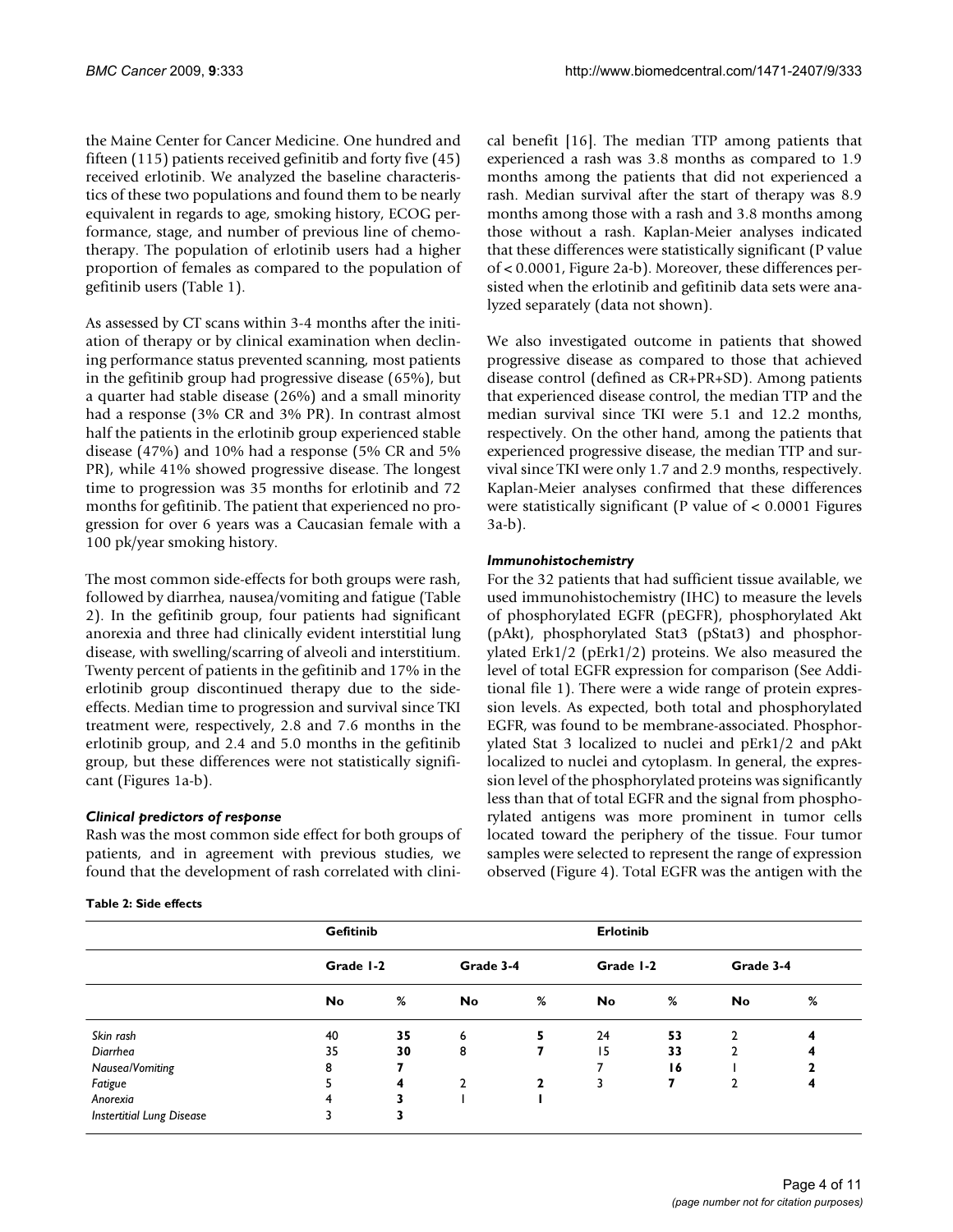

**Gefinitib vs. erlotinib**. Kaplan-Meier analyses of time to progression (a) and survival since initiating TKI therapy (b) in months among gefitinib users (solid line) and erlotinib users (dashed line).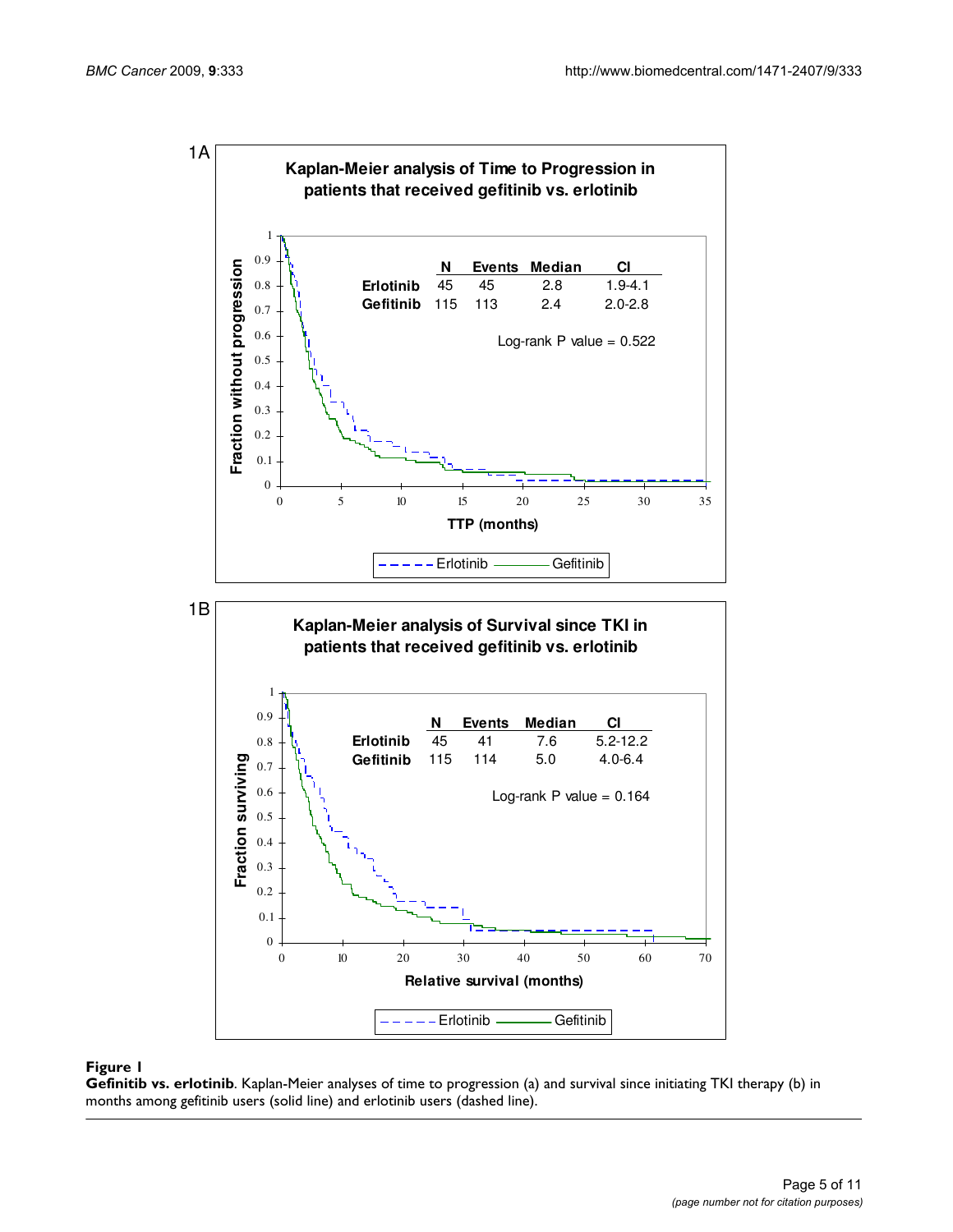

**Rash vs. no rash**. Kaplan-Meier analyses of time to progression (a) and survival since initiating TKI therapy (b) in months among patients that developed a skin rash (solid line) and patients that did not developed rash (dashed line).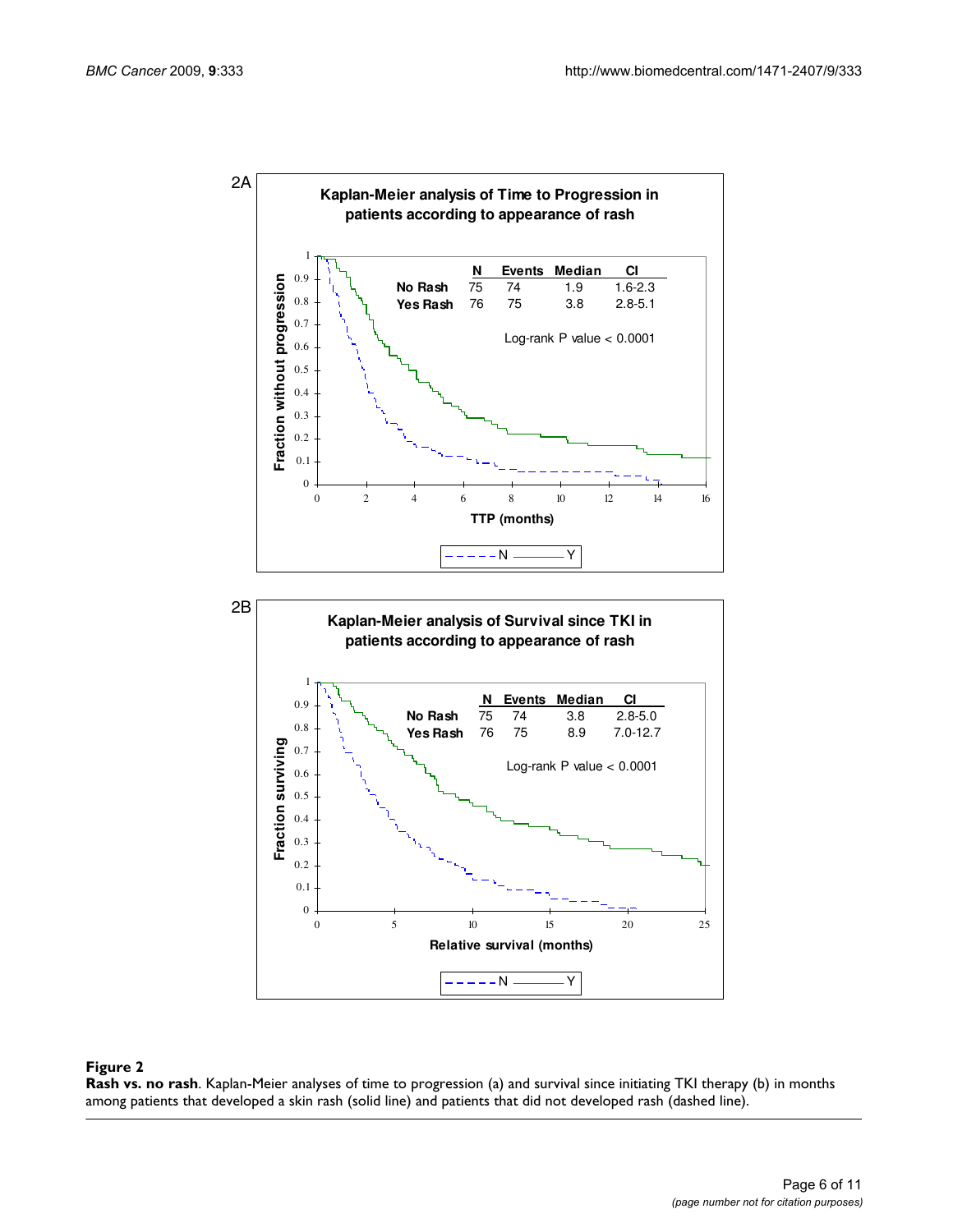

**Disease control vs. progressive disease**. Kaplan-Meier analyses of time to progression (a) and survival since initiating TKI therapy (b) in months among patients that had a response or stable disease (solid line) and patients that had progressive disease (dashed line).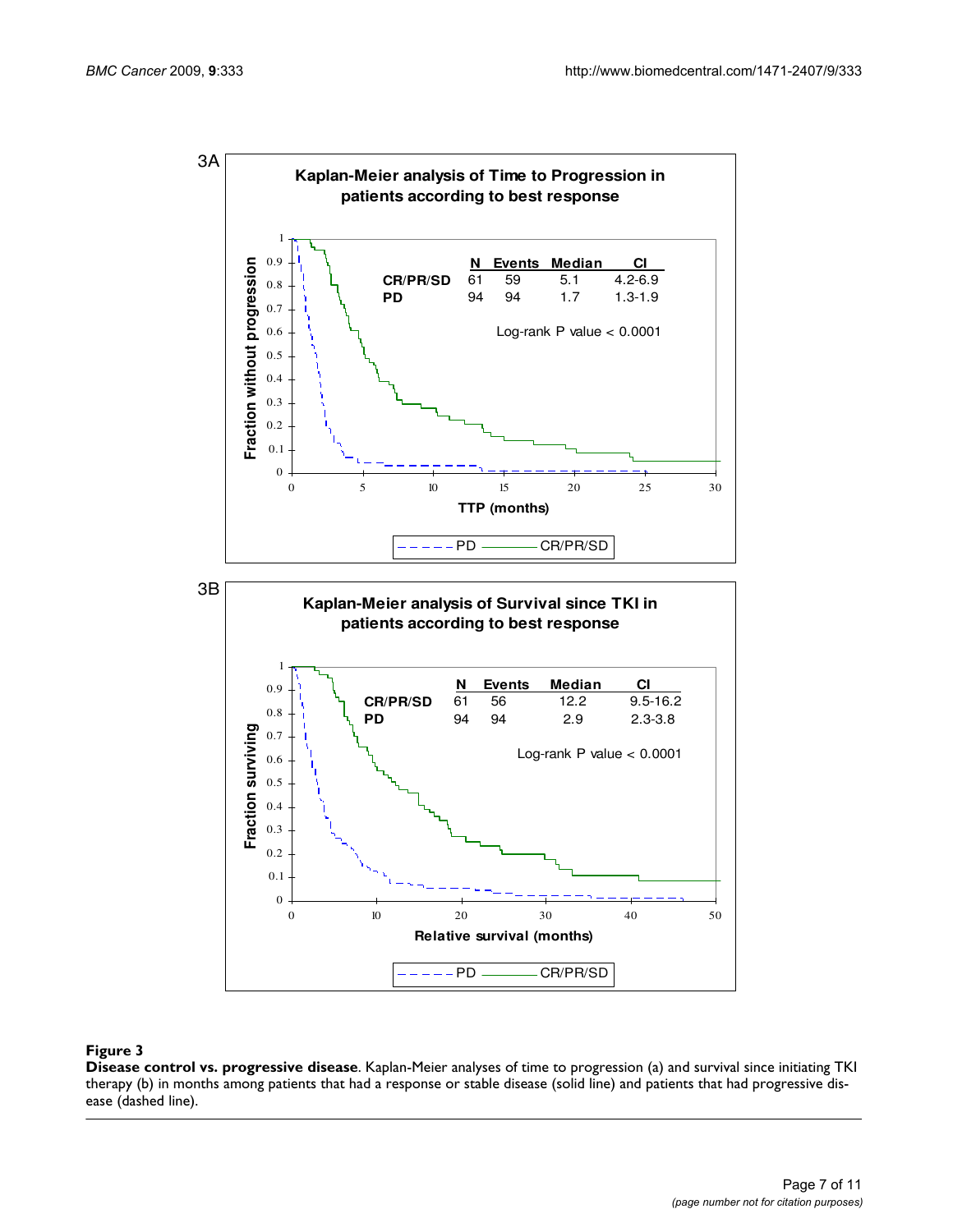

**Immunohistochemistry**. Immunohistochemical analyses of the five protein targets in four representative tumor samples. EGFR (total and phosphorylated) localized to the membrane. pStat 3 localized to nuclei and pErk1/2 and pAkt localized to both nuclei and cytoplasm.

highest expression levels and it was detected in all tumor samples. The second most widely expressed antigen was pErk1/2 followed by pStat3. pEGFR and pAkt were weakly expressed in most samples.

#### *Association between phospho-protein level and response to gefitinib*

We calculated the mean and median TTP as a function of the expression levels (none, low, moderate, moderate high and high) of our five protein markers, total EGFR, pEGFR, pAkt, pStat3 and pErk1/2. We found no discernable association between TTP and the level of total EGFR. On the other hand, we found a positive association between TTP and the level of pEGFR: in general, the higher the level of this protein, the longer the TTP. Patients with no discernable pEGFR signal had a median TTP of 2.0 months while patients with moderate pEGFR levels had a mean TTP of 3.5 months (Figures 5a-b). pAkt and, to a lesser extent, pStat3 were also slightly positively associated with longer TTP (Figures 5c-d). In contrast, phosphorylated Erk1/2 displayed a negative association with TTP: the higher the level of this protein, the shorter the TTP. Patients with little or no detectable levels of pErk1/2 had a median TTP of 4.2 months while patients with high levels of pErk1/2 had a mean TTP of 0.6 months (Figure 5e). When the levels of the four phospho-proteins were compared amongst each other, we found a strong positive correlation between the level of pEGFR and the level of pStat3 that reached statistical significance (p < 0.0001).

#### **Discussion**

The identification of patients that are likely to benefit from EGFR TKI therapy is a priority for patients with advanced non-small cell lung cancer. A recent study showed that TKI therapy-induced rash strongly correlated with better disease control and progression free survival, and concluded that the development of rash should be viewed as an indication of likelihood of clinical benefit [16]. In this study, we also found that the appearance of rash correlated with longer TTP and survival with TKI treatment. In addition, we found that patients who achieved some degree of disease control at the first response evaluation had a significantly better outcome than patients who experienced disease progression.

Although early clinical indicators of response are useful, the identification of pre-treatment predictors of benefit would be even more desirable. We hypothesized that tumors that are actively using the EGFR pathway for survival and growth would be most susceptible to TKI therapy-mediated inhibition. We also hypothesized that the activation status of the EGFR pathway could be assessed by evaluating the phosphorylation level of key members of the pathway, rather than total protein levels. Accordingly, we determined the expression levels of the activated receptor (pEGFR), and the activated cytosolic end points to the three branches of the EGFR pathway (pAkt, pStat3 and pErk1/2) in pre-treatment samples of tumor tissue from patients undergoing TKI therapy and response assessment.

In general, the expression level of the phosphorylated proteins was significantly less than that of total EGFR. This reflects the fact that the phospho-proteins are more labile and more difficult to detect than total protein levels [17]. In agreement with this, we found that the signal from phosphorylated antigens was more prominent in tumor cells located toward the periphery of the tissue blocks as opposed to cells in more internal regions. We presume that the time delay that occurs from the immersion of the block in fixative to its complete permeation results in the observed pattern of expression. Interestingly, when we compared the levels of the four phospho-proteins amongst each other, we found a significant correlation between the level of pEGFR and pStat3, in general agreement with the notion that the activation of the receptor gets transduced most directly to pStat3 in the signaling pathway.

Analysis of the association between outcome and phospho-protein expression suggested that the pattern of expression may be useful as a predictor of clinical benefit from TKI therapy. However, the small number of samples precluded obtaining statistically significant results. Higher levels of pEGFR, pAkt, and pStat3 were associated with longer TTP, while higher levels of pErk1/2 were associated with shorter TTP. These results make biologic sense given the presumed position of these proteins in the pathway. pAkt and pStat are thought to mediate cell survival, and it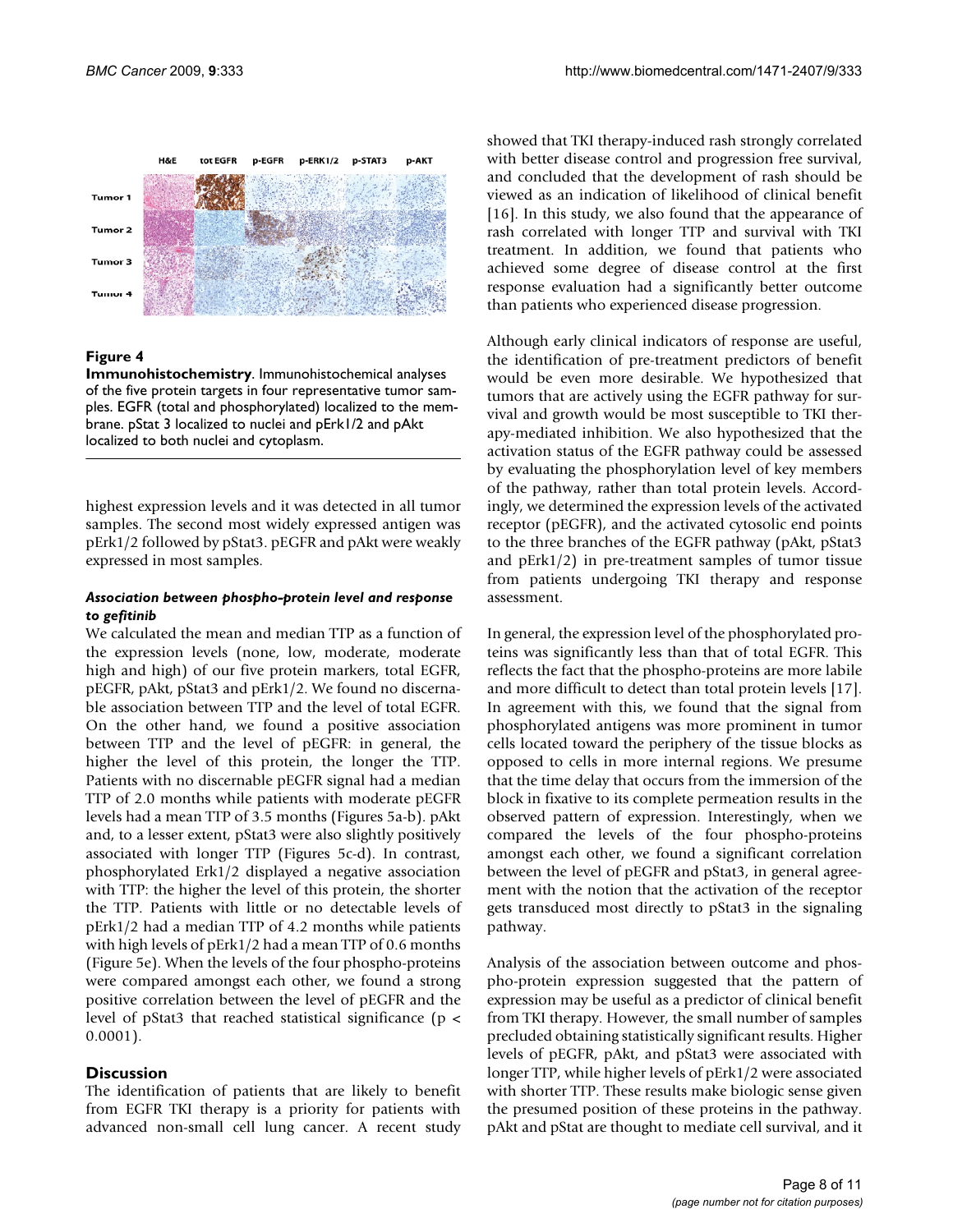

**Time to progression by expression level**. Box Plot Analyses of the association between lengths of time to progression according to the expression levels of a) total EGFR, b) phosphorylated EGFR, c) phosphorylated Akt, d) phosphorylated Stat3 and e) phosphorylated Erk1/2. Time to progression is expressed in months. Expression levels are expressed in four categories zero, low, moderate, moderate-high, and high, where zero represents samples with no detected signal, low for scores between 1 and 10, moderate for scores between 11 and 100, moderate-high for scores between 101 and 200 and high for scores between 201 and 300. Each box represents the TTP values between the 1st and the 3<sup>rd</sup> quartile. The line across each box represents the median TTP. The dash at the end of the lines represents the maximum and minimum TTP. The crosses represent the mean TTP for each category.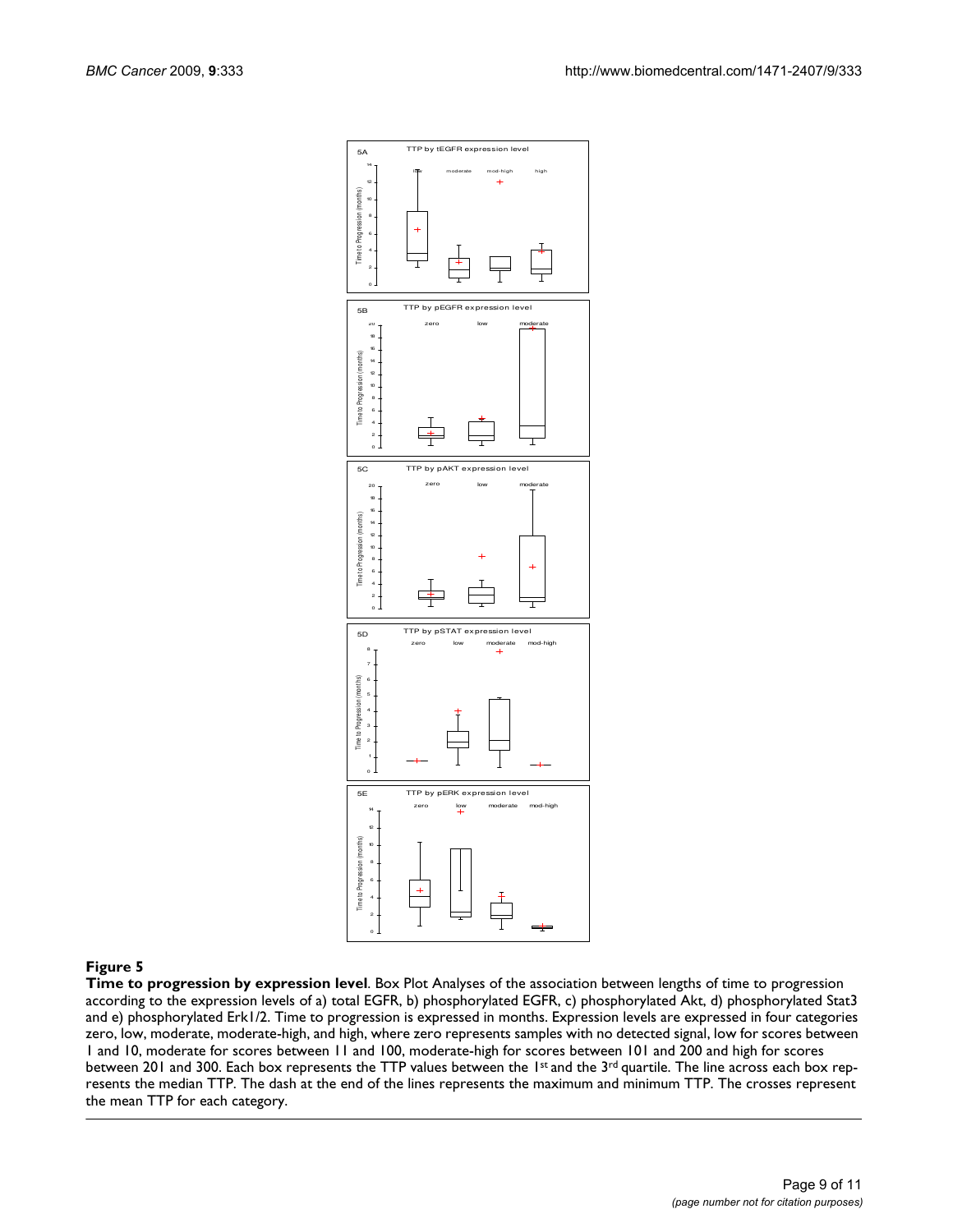is possible that detecting these proteins indicates that a tumor is using the pathway for survival and that inhibition of the pathway provokes widespread apoptosis. On the other hand, pErk, mediates cell proliferation and is downstream of *ras*, a gene that is often mutated in these tumors. High levels of pErk may reflect activation of *ras* rather than EGFR, a condition where EGFR TKI would be ineffective.

#### **Conclusion**

In our experience, erlotinib was found slightly superior to gefitinib in objective response rate and disease control rate, but in terms of time to progression and survival after treatment, the two agents were statistically comparable.

In the absence of molecular predictors of response, the appearance of a rash and evidence of disease control at first follow-up exams are good indicators of response to TKIs. In combination, pEGFR, pAKT, pStat3 and pErk1/2 are promising predictive markers of response to EGFR TKI and deserve further analysis.

#### **Competing interests**

The authors declare that they have no competing interests.

#### **Authors' contributions**

IFE designed and coordinated the study, participated in the immunoassays and their interpretation, participated in the clinical data compilation, participated in the statistical analysis and drafted the manuscript. CB participated in the design of the study, coordinated the clinical data compilation, and participated in the immunoassays and statistical analysis. PA participated in the interpretation of the immunoassays. KC conducted the immunoassays. DH participated in the design of the study and helped draft the manuscript. All authors read and approved the final manuscript.

#### **Additional material**

#### **Additional file 1**

*Immunohistochemistry scores. Thirty two patients had tissue available for immunohistochemical analysis. Detailed information about each tissue sample is listed on the second column. Patient information, such as performance status (ECOG) and the number of previous lines of chemotherapy at the time of TKI administration is also listed. IHCs were scored on a semiquantitative basis of percentage of positive tumour cells (0-* 100%), multiplied by staining intensity ( $0 =$  negative,  $1 =$  weak,  $2 =$ *moderate, 3 = strong). The percentage of cells staining is shown for each antigen. Patients are listed according to increasing length of time to progression.*

Click here for file

[\[http://www.biomedcentral.com/content/supplementary/1471-](http://www.biomedcentral.com/content/supplementary/1471-2407-9-333-S1.DOC) 2407-9-333-S1.DOC]

#### **Acknowledgements**

We would like to thank Lee Lucas, PhD for conducting the Kaplan-Meier analyses, Robert Ackroyd for procuring the tissue samples and Cindy Lester for conducting the immunohistochemical analysis for total EGFR. We would also like to acknowledge Thomas Ervin, MD and Stephen Toothhaker, MD for conceiving the idea of a study on patients that received gefitinib and initiating the assembly of their clinical data. Finally, we would like to thank Karen Rasmussen, PhD and Frederick Aronson, MD for their critical review of the research proposal and manuscript respectively. This work was funded by a grant from the Maine Cancer Foundation.

#### **References**

- 1. National Comprehensive Cancer Network: *Non-Small Cell Lung Cancer, Version 2. Clinical Practice Guidelines in Oncology* 2008 [\[http://](http://www.nccn.org/professionals/physician_gls/f_guidelines.asp) [www.nccn.org/professionals/physician\\_gls/f\\_guidelines.asp](http://www.nccn.org/professionals/physician_gls/f_guidelines.asp)]. Accessed November 20, 2007
- 2. Hanna N, Shepherd FA, Fossella FV, Pereira JR, De Marinis F, von Pawel J, Gatzemeier U, Tsao TC, Pless M, Muller T, Lim HL, Desch C, Szondy K, Gervais R, Shaharyar , Manegold C, Paul S, Paoletti P, Einhorn L, Bunn PA Jr: **[Randomized phase III trial of pemetrexed](http://www.ncbi.nlm.nih.gov/entrez/query.fcgi?cmd=Retrieve&db=PubMed&dopt=Abstract&list_uids=15117980) [versus docetaxel in patients with non-small cell lung cancer](http://www.ncbi.nlm.nih.gov/entrez/query.fcgi?cmd=Retrieve&db=PubMed&dopt=Abstract&list_uids=15117980) [previously treated with chemotherapy.](http://www.ncbi.nlm.nih.gov/entrez/query.fcgi?cmd=Retrieve&db=PubMed&dopt=Abstract&list_uids=15117980)** *J Clin Oncol* 2004, **22:**1589-1597.
- 3. Shepherd FA, Rodriguez Pereira J, Ciuleanu T, Tan EH, Hirsh V, Thongprasert S, Campos D, Maoleekoonpiroj S, Smylie M, Martins R, van Kooten M, Dediu M, Findlay B, Tu D, Johnston D, Bezjak A, Clark G, Santabárbara P, Seymour L: **[Erlotinib in previously treated](http://www.ncbi.nlm.nih.gov/entrez/query.fcgi?cmd=Retrieve&db=PubMed&dopt=Abstract&list_uids=16014882) [non-small-cell lung cancer.](http://www.ncbi.nlm.nih.gov/entrez/query.fcgi?cmd=Retrieve&db=PubMed&dopt=Abstract&list_uids=16014882)** *N Engl J Med* 2005, **353:**123-132.
- 4. Hirsch F, Scagliotti GV, Langer CJ, Varella-Garcia M, Franklin WA: **[Epidermal growth factor family of receptors in preneoplasia](http://www.ncbi.nlm.nih.gov/entrez/query.fcgi?cmd=Retrieve&db=PubMed&dopt=Abstract&list_uids=12867060) [and lung cancer: perspectives for targeted therapies.](http://www.ncbi.nlm.nih.gov/entrez/query.fcgi?cmd=Retrieve&db=PubMed&dopt=Abstract&list_uids=12867060)** *Lung Cancer* 2003, **41:**S29-41.
- 5. Kim ES, Hirsh V, Mok T, Socinski MA, Gervais R, Wu YL, Li LY, Watkins CL, Sellers MV, Lowe ES, Sun Y, Liao ML, Osterlind K, Reck M, Armour AA, Shepherd FA, Lippman SM, Douillard JY: **[Gefitinib ver](http://www.ncbi.nlm.nih.gov/entrez/query.fcgi?cmd=Retrieve&db=PubMed&dopt=Abstract&list_uids=19027483)[sus docetaxel in previously treated non-small-cell lung can](http://www.ncbi.nlm.nih.gov/entrez/query.fcgi?cmd=Retrieve&db=PubMed&dopt=Abstract&list_uids=19027483)[cer \(INTEREST\): a randomised phase III trial.](http://www.ncbi.nlm.nih.gov/entrez/query.fcgi?cmd=Retrieve&db=PubMed&dopt=Abstract&list_uids=19027483)** *Lancet* 2008, **372(9652):**1809-18.
- 6. Cobleigh MA, Vogel CL, Triphany D, Robert NJ, Scholl S, Fehren-bacher L, Wolter JM, Paton V, Shak S, Lieberman G, Slamon DJ: [Mul](http://www.ncbi.nlm.nih.gov/entrez/query.fcgi?cmd=Retrieve&db=PubMed&dopt=Abstract&list_uids=10561337)**[tinational study of the efficacy and safety of humanized anti-](http://www.ncbi.nlm.nih.gov/entrez/query.fcgi?cmd=Retrieve&db=PubMed&dopt=Abstract&list_uids=10561337)HER2 monoclonal antibody in women who have HER2-overexpressing metastatic breast cancer that has progressed [after chemotherapy for metastatic disease.](http://www.ncbi.nlm.nih.gov/entrez/query.fcgi?cmd=Retrieve&db=PubMed&dopt=Abstract&list_uids=10561337)** *J Clin Oncol* 1999, **17:**2639-48.
- 7. Gatzemeier U, Pluzanska A, Szczesna A, Kaukel E, Roubec J, De Rosa F, Milanowski J, Karnicka-Mlodkowski H, Pesek M, Serwatowski P, Ramlau R, Janaskova T, Vansteenkiste J, Strausz J, Manikhas GM, Von Pawel J: **[Phase III study of erlotinib in combination with cispl](http://www.ncbi.nlm.nih.gov/entrez/query.fcgi?cmd=Retrieve&db=PubMed&dopt=Abstract&list_uids=17442998)[atin and gemcitabine in advanced non-small-cell lung cancer:](http://www.ncbi.nlm.nih.gov/entrez/query.fcgi?cmd=Retrieve&db=PubMed&dopt=Abstract&list_uids=17442998) [the Tarceva Lung Cancer Investigation Trial.](http://www.ncbi.nlm.nih.gov/entrez/query.fcgi?cmd=Retrieve&db=PubMed&dopt=Abstract&list_uids=17442998)** *J Clin Oncol* 2007, **25(12):**1545-1552.
- 8. Herbst RS, Prager D, Hermann R, Fehrenbacher L, Johnson BE, Sandler A, Kris MG, Tran HT, Klein P, Li X, Ramies D, Johnson DH, Miller VA: **[TRIBUTE: A phase III trial of erlotinib hydrochloride](http://www.ncbi.nlm.nih.gov/entrez/query.fcgi?cmd=Retrieve&db=PubMed&dopt=Abstract&list_uids=16043829) [combined with carboplatin and paclitaxel chemotherapy in](http://www.ncbi.nlm.nih.gov/entrez/query.fcgi?cmd=Retrieve&db=PubMed&dopt=Abstract&list_uids=16043829) [advanced non-small-cell lung cancer.](http://www.ncbi.nlm.nih.gov/entrez/query.fcgi?cmd=Retrieve&db=PubMed&dopt=Abstract&list_uids=16043829)** *J Clin Oncol* 2005, **23(25):**5892-5899.
- 9. Bailey R, Kris M, Wolf M, Kay A, Averbuch S, Askaa J, Janas M, Schmidt K, Fukuoka M: **Gefitinib monotherapy for pretreated advanced non-small-cell lung cancer in IDEAL1 and 2: tumor response is not clinically predictable from tumor EGFR membrane staining alone.** *Lung Cancer* 2003, **41:**S71.
- Eberhard DA, Johnson BE, Amler LC, Goddard AD, Heldens SL, Herbst RS, Ince WL, Jänne PA, Januario T, Johnson DH, Klein P, Miller VA, Ostland MA, Ramies DA, Sebisanovic D, Stinson JA, Zhang YR, Seshagiri S, Hillan KJ: **[Mutations in the epidermal growth factor](http://www.ncbi.nlm.nih.gov/entrez/query.fcgi?cmd=Retrieve&db=PubMed&dopt=Abstract&list_uids=16043828) [receptor and in KRAS are predictive and prognostic indica](http://www.ncbi.nlm.nih.gov/entrez/query.fcgi?cmd=Retrieve&db=PubMed&dopt=Abstract&list_uids=16043828)tors in patients with non-small-cell lung cancer treated with [chemotherapy alone and in combination with erlotinib.](http://www.ncbi.nlm.nih.gov/entrez/query.fcgi?cmd=Retrieve&db=PubMed&dopt=Abstract&list_uids=16043828)** *J Clin Oncol* 2005, **23(25):**5900-9.